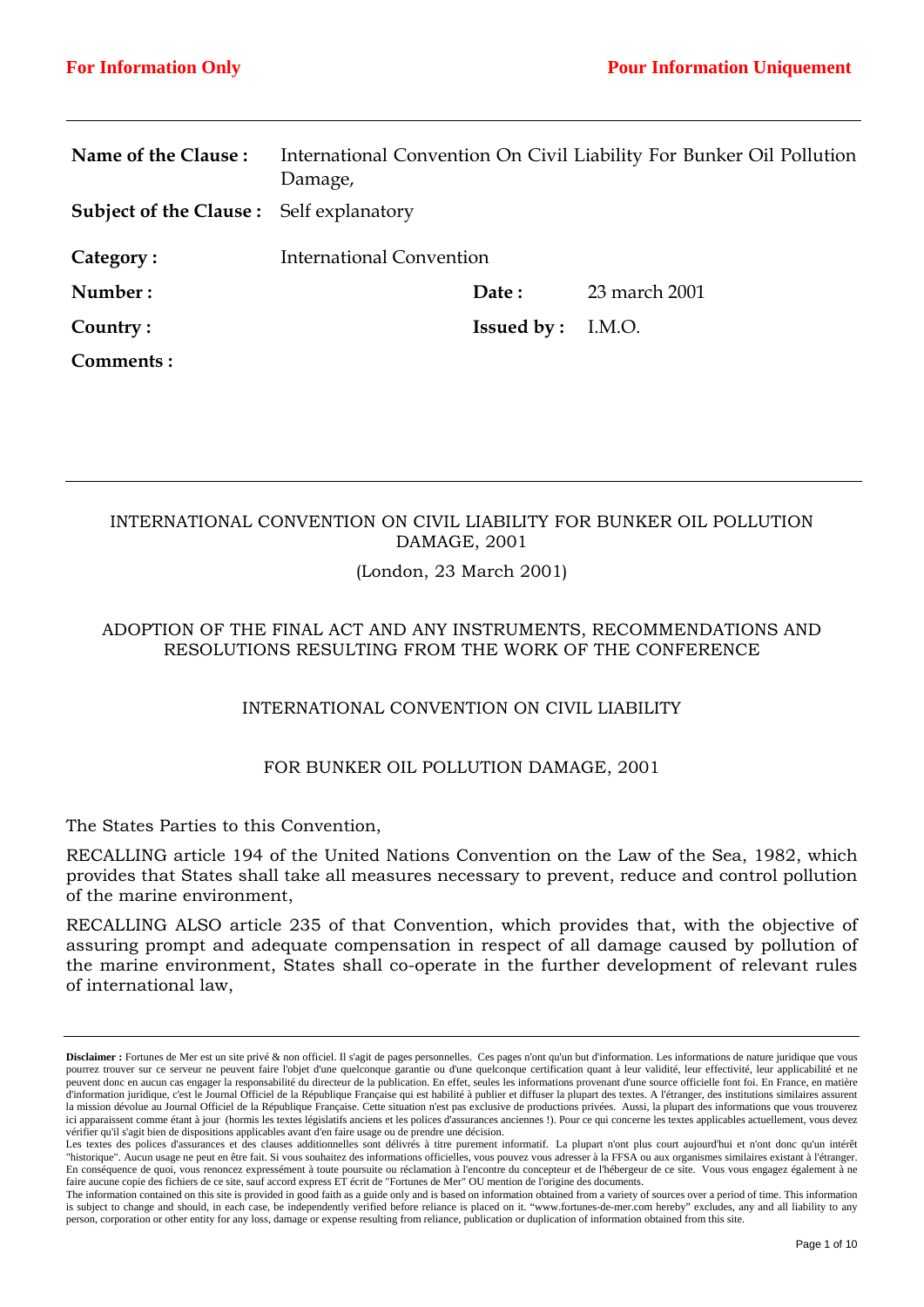NOTING the success of the International Convention on Civil Liability for Oil Pollution Damage, 1992 and the International Convention on the Establishment of an International Fund for Compensation for Oil Pollution Damage, 1992 in ensuring that compensation is available to persons who suffer damage caused by pollution resulting from the escape or discharge of oil carried in bulk at sea by ships,

NOTING ALSO the adoption of the International Convention on Liability and Compensation for Damage in Connection with the Carriage of Hazardous and Noxious Substances by Sea, 1996 in order to provide adequate, prompt and effective compensation for damage caused by incidents in connection with the carriage by sea of hazardous and noxious substances,

RECOGNIZING the importance of establishing strict liability for all forms of oil pollution which is linked to an appropriate limitation of the level of that liability,

CONSIDERING that complementary measures are necessary to ensure the payment of adequate, prompt and effective compensation for damage caused by pollution resulting from the escape or discharge of bunker oil from ships,

DESIRING to adopt uniform international rules and procedures for determining questions of liability and providing adequate compensation in such cases,

HAVE AGREED as follows:

# **Article 1**

## *Definitions*

For the purposes of this Convention:

1 "Ship" means any seagoing vessel and seaborne craft, of any type whatsoever.

2 "Person" means any individual or partnership or any public or private body, whether corporate or not, including a State or any of its constituent subdivisions.

3 "Shipowner" means the owner, including the registered owner, bareboat charterer, manager and operator of the ship.

4 "Registered owner" means the person or persons registered as the owner of the ship or, in the absence of registration, the person or persons owning the ship. However, in the case of a ship owned by a State and operated by a company which in that State is registered as the ship's operator, "registered owner" shall mean such company.

5 "Bunker oil" means any hydrocarbon mineral oil, including lubricating oil, used or intended to be used for the operation or propulsion of the ship, and any residues of such oil.

6 "Civil Liability Convention" means the International Convention on Civil Liability for Oil Pollution Damage, 1992, as amended.

7 "Preventive measures" means any reasonable measures taken by any person after an incident has occurred to prevent or minimize pollution damage.

8 "Incident" means any occurrence or series of occurrences having the same origin, which causes pollution damage or creates a grave and imminent threat of causing such damage.

9 "Pollution damage" means:

(a) loss or damage caused outside the ship by contamination resulting from the escape or discharge of bunker oil from the ship, wherever such escape or discharge may occur, provided that compensation for impairment of the environment other than loss of profit from such impairment shall be limited to costs of reasonable measures of reinstatement actually undertaken or to be undertaken; and

(b) the costs of preventive measures and further loss or damage caused by preventive measures.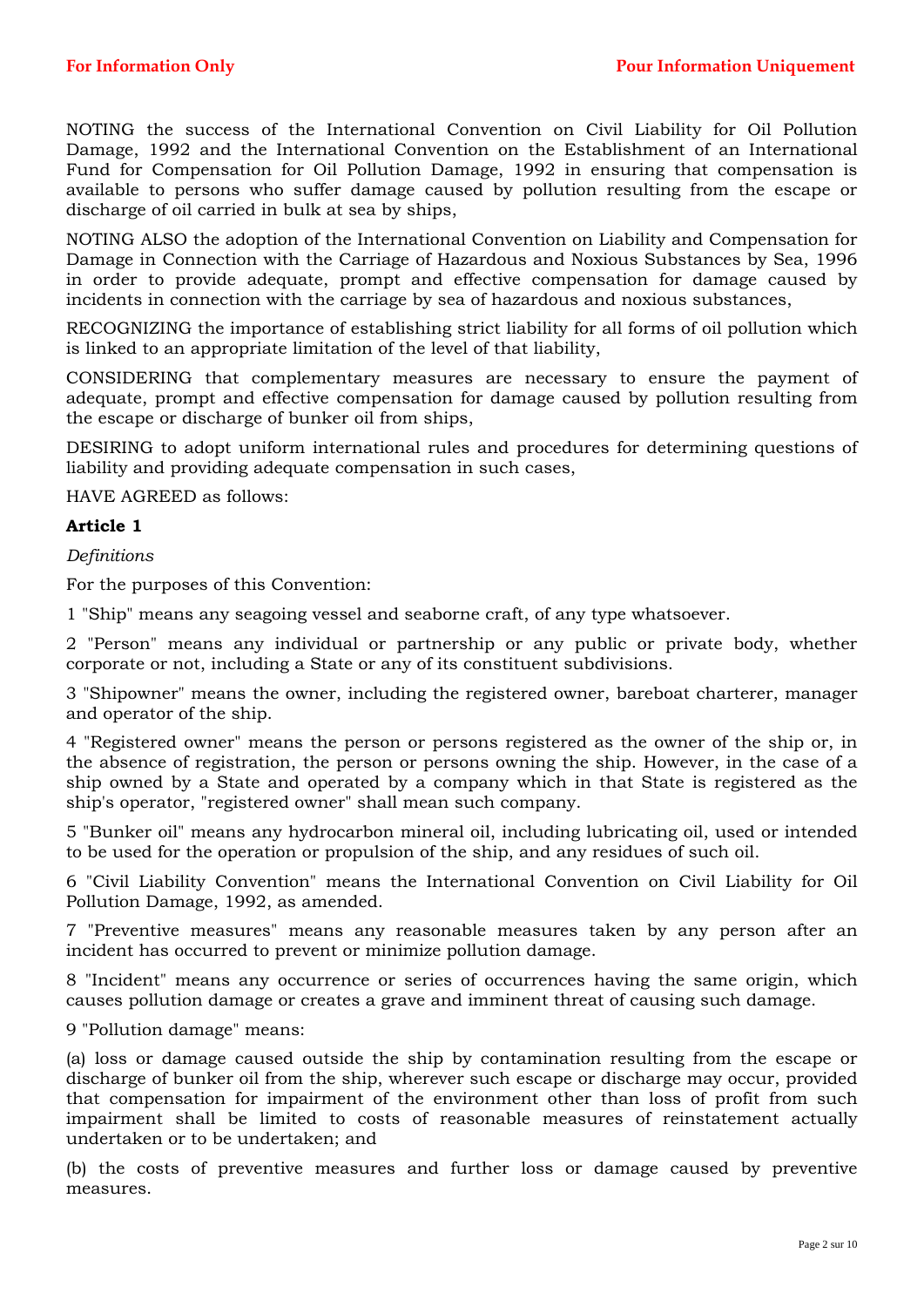10 "State of the ship's registry" means, in relation to a registered ship, the State of registration of the ship and, in relation to an unregistered ship, the State whose flag the ship is entitled to fly.

11 "Gross tonnage" means gross tonnage calculated in accordance with the tonnage measurement regulations contained in Annex 1 of the International Convention on Tonnage Measurement of Ships, 1969.

12 "Organization" means the International Maritime Organization.

13 "Secretary-General" means the Secretary-General of the Organization.

# **Article 2**

*Scope of application* 

This Convention shall apply exclusively:

(a) to pollution damage caused:

(i) in the territory, including the territorial sea, of a State Party, and

(ii) in the exclusive economic zone of a State Party, established in accordance with international law, or, if a State Party has not established such a zone, in an area beyond and adjacent to the territorial sea of that State determined by that State in accordance with international law and extending not more than 200 nautical miles from the baselines from which the breadth of its territorial sea is measured;

(b) to preventive measures, wherever taken, to prevent or minimize such damage.

# **Article 3**

## *Liability of the shipowner*

1 Except as provided in paragraphs 3 and 4, the shipowner at the time of an incident shall be liable for pollution damage caused by any bunker oil on board or originating from the ship, provided that, if an incident consists of a series of occurrences having the same origin, the liability shall attach to the shipowner at the time of the first of such occurrences.

2 Where more than one person is liable in accordance with paragraph 1, their liability shall be joint and several.

3 No liability for pollution damage shall attach to the shipowner if the shipowner proves that:

(a) the damage resulted from an act of war, hostilities, civil war, insurrection or a natural phenomenon of an exceptional, inevitable and irresistible character; or

(b) the damage was wholly caused by an act or omission done with the intent to cause damage by a third party; or

(c) the damage was wholly caused by the negligence or other wrongful act of any Government or other authority responsible for the maintenance of lights or other navigational aids in the exercise of that function.

4 If the shipowner proves that the pollution damage resulted wholly or partially either from an act or omission done with intent to cause damage by the person who suffered the damage or from the negligence of that person, the shipowner may be exonerated wholly or partially from liability to such person.

5 No claim for compensation for pollution damage shall be made against the shipowner otherwise than in accordance with this Convention.

6 Nothing in this Convention shall prejudice any right of recourse of the shipowner which exists independently of this Convention.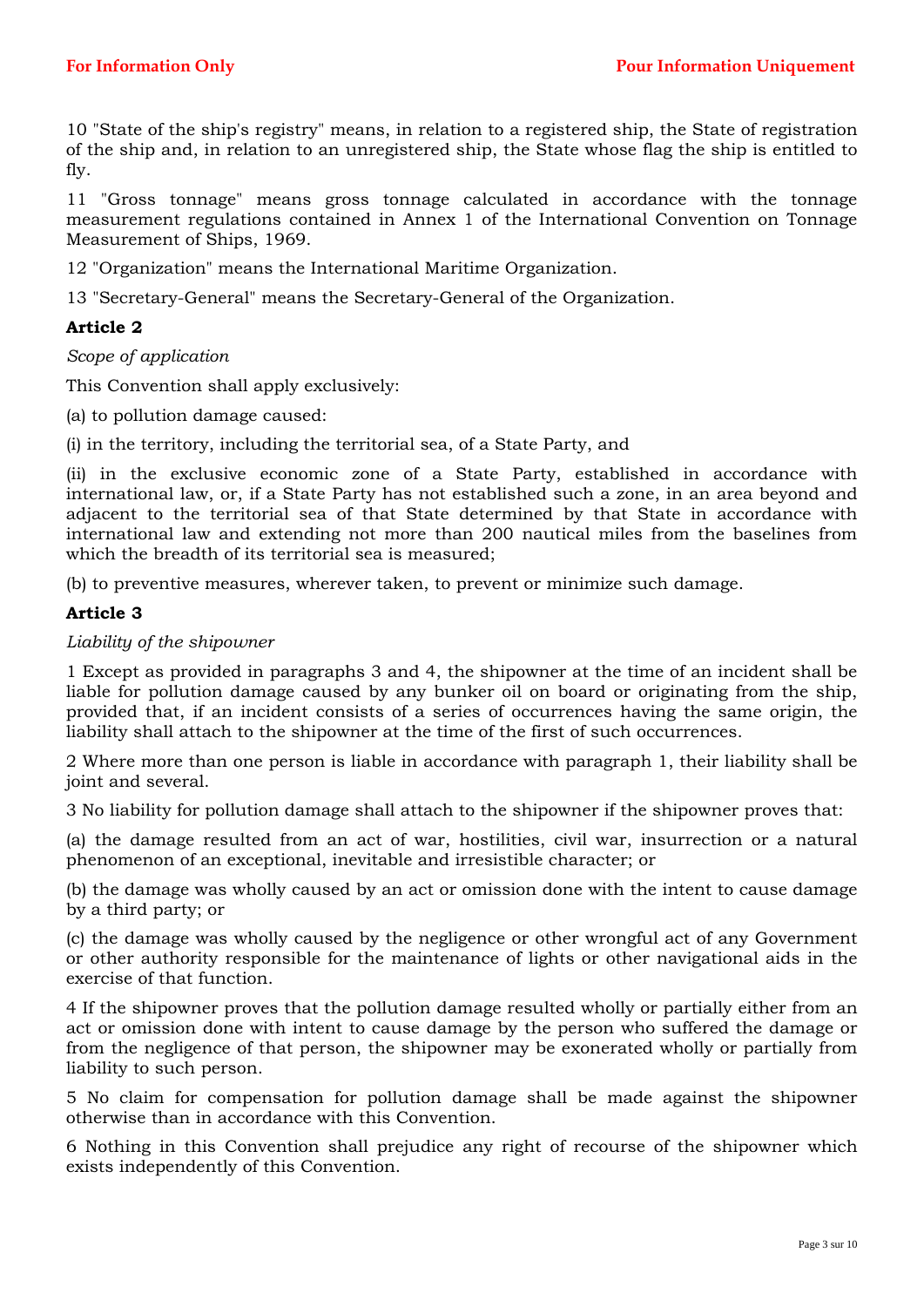## **Article 4**

*Exclusions* 

1 This Convention shall not apply to pollution damage as defined in the Civil Liability Convention, whether or not compensation is payable in respect of it under that Convention.

2 Except as provided in paragraph 3, the provisions of this Convention shall not apply to warships, naval auxiliary or other ships owned or operated by a State and used, for the time being, only on Government non-commercial service.

3 A State Party may decide to apply this Convention to its warships or other ships described in paragraph 2, in which case it shall notify the Secretary-General thereof specifying the terms and conditions of such application.

4 With respect to ships owned by a State Party and used for commercial purposes, each State shall be subject to suit in the jurisdictions set forth in article 9 and shall waive all defences based on its status as a sovereign State.

# **Article 5**

*Incidents involving two or more ships* 

When an incident involving two or more ships occurs and pollution damage results therefrom, the shipowners of all the ships concerned, unless exonerated under article 3, shall be jointly and severally liable for all such damage which is not reasonably separable.

## **Article 6**

### *Limitation of liability*

Nothing in this Convention shall affect the right of the shipowner and the person or persons providing insurance or other financial security to limit liability under any applicable national or international regime, such as the Convention on Limitation of Liability for Maritime Claims, 1976, as amended.

# **Article 7**

### *Compulsory insurance or financial security*

1 The registered owner of a ship having a gross tonnage greater than 1000 registered in a State Party shall be required to maintain insurance or other financial security, such as the guarantee of a bank or similar financial institution, to cover the liability of the registered owner for pollution damage in an amount equal to the limits of liability under the applicable national or international limitation regime, but in all cases, not exceeding an amount calculated in accordance with the Convention on Limitation of Liability for Maritime Claims, 1976, as amended.

2 A certificate attesting that insurance or other financial security is in force in accordance with the provisions of this Convention shall be issued to each ship after the appropriate authority of a State Party has determined that the requirements of paragraph 1 have been complied with. With respect to a ship registered in a State Party such certificate shall be issued or certified by the appropriate authority of the State of the ship's registry; with respect to a ship not registered in a State Party it may be issued or certified by the appropriate authority of any State Party. This certificate shall be in the form of the model set out in the annex to this Convention and shall contain the following particulars:

- (a) name of ship, distinctive number or letters and port of registry;
- (b) name and principal place of business of the registered owner;
- (c) IMO ship identification number;
- (d) type and duration of security;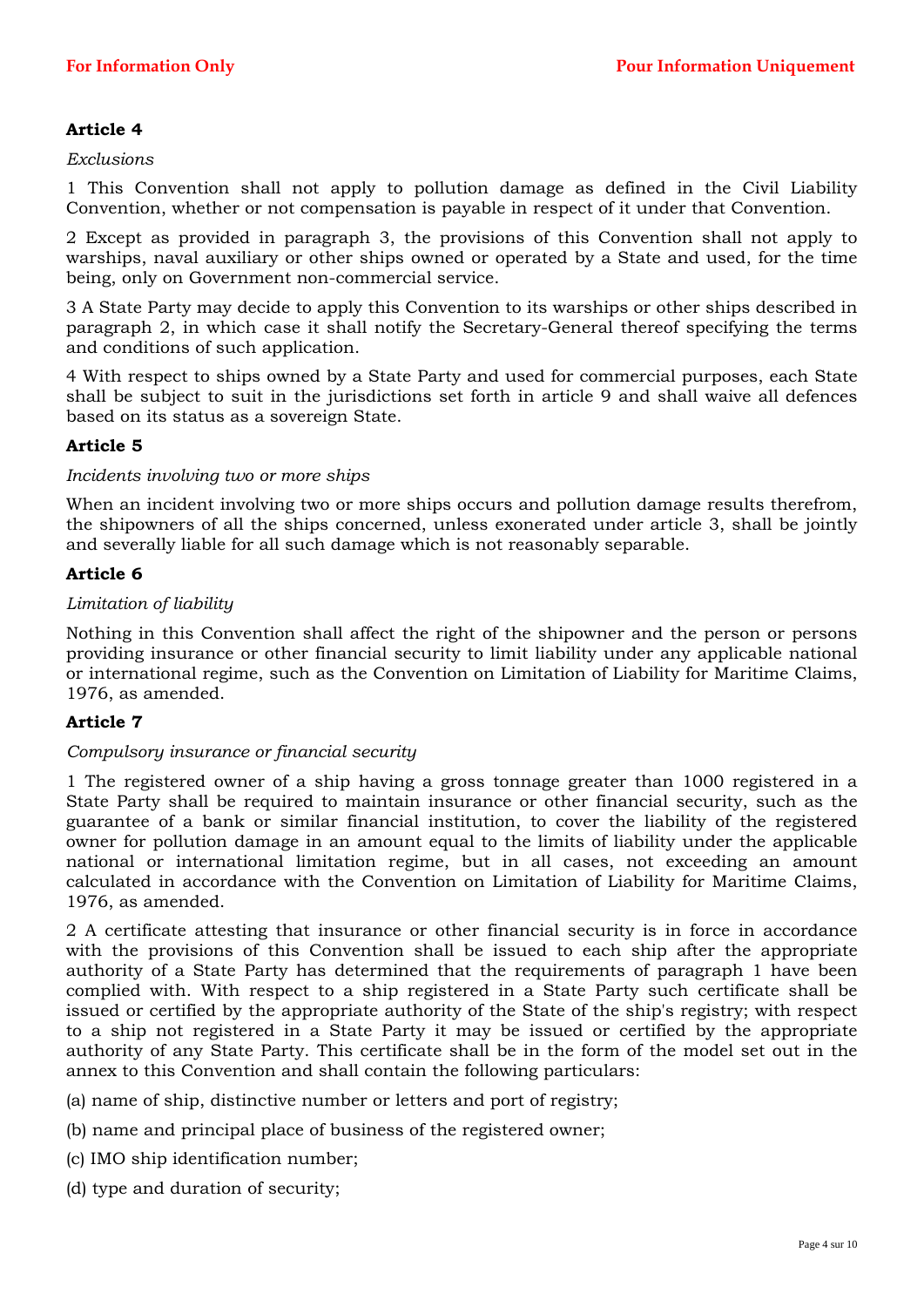(e) name and principal place of business of insurer or other person giving security and, where appropriate, place of business where the insurance or security is established;

(f) period of validity of the certificate which shall not be longer than the period of validity of the insurance or other security.

3 (a) A State Party may authorize either an institution or an organization recognized by it to issue the certificate referred to in paragraph 2. Such institution or organization shall inform that State of the issue of each certificate. In all cases, the State Party shall fully guarantee the completeness and accuracy of the certificate so issued and shall undertake to ensure the necessary arrangements to satisfy this obligation.

(b) A State Party shall notify the Secretary-General of :

(i) the specific responsibilities and conditions of the authority delegated to an institution or organization recognised by it;

(ii) the withdrawal of such authority; and

(iii) the date from which such authority or withdrawal of such authority takes effect.

An authority delegated shall not take effect prior to three months from the date on which notification to that effect was given to the Secretary-General.

(c) The institution or organization authorized to issue certificates in accordance with this paragraph shall, as a minimum, be authorized to withdraw these certificates if the conditions under which they have been issued are not maintained. In all cases the institution or organization shall report such withdrawal to the State on whose behalf the certificate was issued.

4 The certificate shall be in the official language or languages of the issuing State. If the language used is not English, French or Spanish, the text shall include a translation into one of these languages and, where the State so decides, the official language of the State may be omitted.

5 The certificate shall be carried on board the ship and a copy shall be deposited with the authorities who keep the record of the ship's registry or, if the ship is not registered in a State Party, with the authorities issuing or certifying the certificate.

6 An insurance or other financial security shall not satisfy the requirements of this article if it can cease, for reasons other than the expiry of the period of validity of the insurance or security specified in the certificate under paragraph 2 of this article, before three months have elapsed from the date on which notice of its termination is given to the authorities referred to in paragraph 5 of this article, unless the certificate has been surrendered to these authorities or a new certificate has been issued within the said period. The foregoing provisions shall similarly apply to any modification which results in the insurance or security no longer satisfying the requirements of this article.

7 The State of the ship's registry shall, subject to the provisions of this article, determine the conditions of issue and validity of the certificate.

8 Nothing in this Convention shall be construed as preventing a State Party from relying on information obtained from other States or the Organization or other international organisations relating to the financial standing of providers of insurance or financial security for the purposes of this Convention. In such cases, the State Party relying on such information is not relieved of its responsibility as a State issuing the certificate required by paragraph 2.

9 Certificates issued or certified under the authority of a State Party shall be accepted by other States Parties for the purposes of this Convention and shall be regarded by other States Parties as having the same force as certificates issued or certified by them even if issued or certified in respect of a ship not registered in a State Party. A State Party may at any time request consultation with the issuing or certifying State should it believe that the insurer or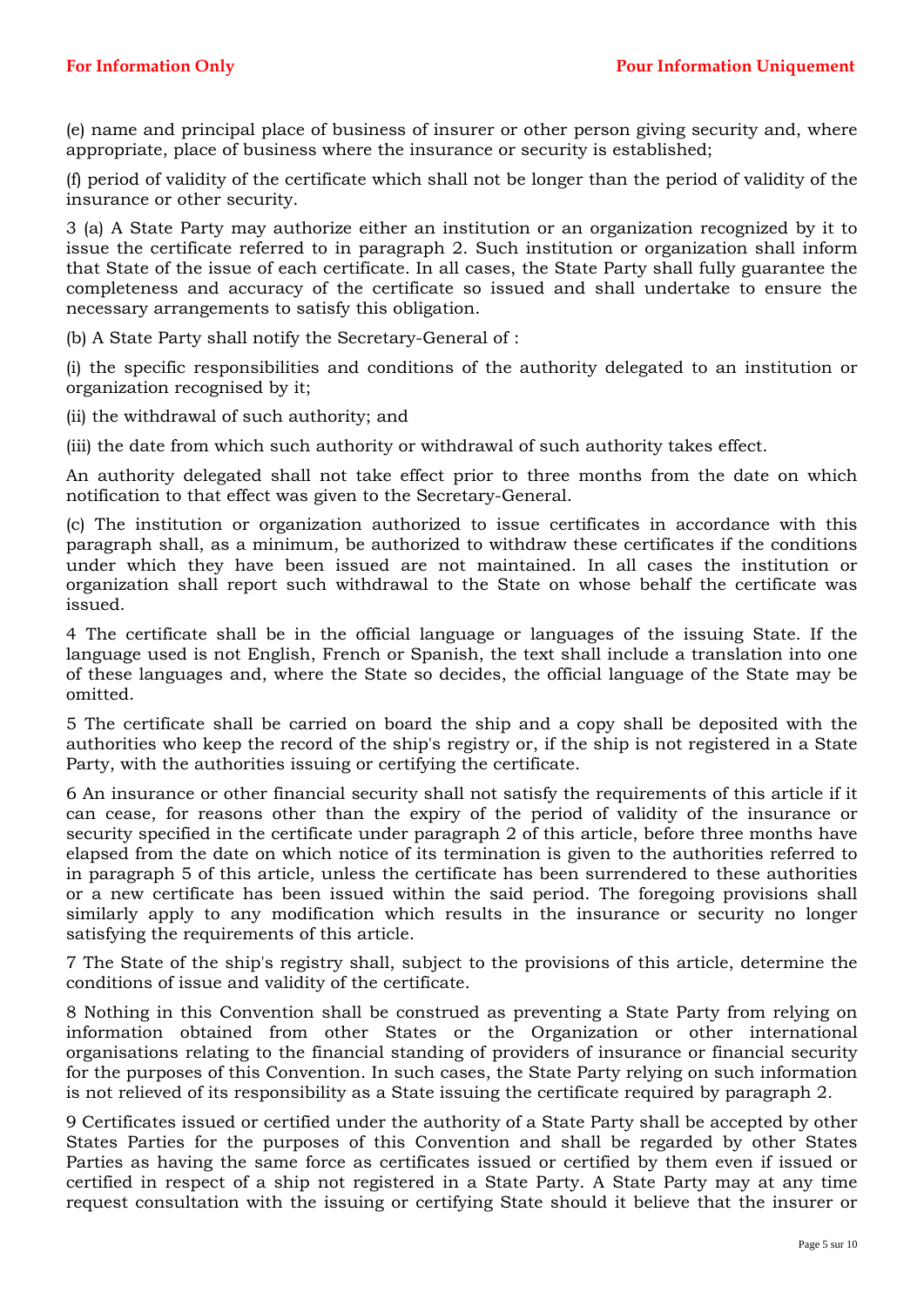guarantor named in the insurance certificate is not financially capable of meeting the obligations imposed by this Convention.

10 Any claim for compensation for pollution damage may be brought directly against the insurer or other person providing financial security for the registered owner's liability for pollution damage. In such a case the defendant may invoke the defences (other than bankruptcy or winding up of the shipowner) which the shipowner would have been entitled to invoke, including limitation pursuant to article 6. Furthermore, even if the shipowner is not entitled to limitation of liability according to article 6, the defendant may limit liability to an amount equal to the amount of the insurance or other financial security required to be maintained in accordance with paragraph 1. Moreover, the defendant may invoke the defence that the pollution damage resulted from the wilful misconduct of the shipowner, but the defendant shall not invoke any other defence which the defendant might have been entitled to invoke in proceedings brought by the shipowner against the defendant. The defendant shall in any event have the right to require the shipowner to be joined in the proceedings.

11 A State Party shall not permit a ship under its flag to which this article applies to operate at any time, unless a certificate has been issued under paragraphs 2 or 14.

12 Subject to the provisions of this article, each State Party shall ensure, under its national law, that insurance or other security, to the extent specified in paragraph 1, is in force in respect of any ship having a gross tonnage greater than 1000, wherever registered, entering or leaving a port in its territory, or arriving at or leaving an offshore facility in its territorial sea.

13 Notwithstanding the provisions of paragraph 5, a State Party may notify the Secretary-General that, for the purposes of paragraph 12, ships are not required to carry on board or to produce the certificate required by paragraph 2, when entering or leaving ports or arriving at or leaving from offshore facilities in its territory, provided that the State Party which issues the certificate required by paragraph 2 has notified the Secretary-General that it maintains records in an electronic format, accessible to all States Parties, attesting the existence of the certificate and enabling States Parties to discharge their obligations under paragraph 12.

14 If insurance or other financial security is not maintained in respect of a ship owned by a State Party, the provisions of this article relating thereto shall not be applicable to such ship, but the ship shall carry a certificate issued by the appropriate authority of the State of the ship's registry stating that the ship is owned by that State and that the ship's liability is covered within the limit prescribed in accordance with paragraph 1. Such a certificate shall follow as closely as possible the model prescribed by paragraph 2.

15 A State may, at the time of ratification, acceptance, approval of, or accession to this Convention, or at any time thereafter, declare that this article does not apply to ships operating exclusively within the area of that State referred to in article  $2(a)(i)$ .

# **Article 8**

### *Time limits*

Rights to compensation under this Convention shall be extinguished unless an action is brought thereunder within three years from the date when the damage occurred. However, in no case shall an action be brought more than six years from the date of the incident which caused the damage. Where the incident consists of a series of occurrences, the six-years' period shall run from the date of the first such occurrence.

# **Article 9**

### *Jurisdiction*

1 Where an incident has caused pollution damage in the territory, including the territorial sea, or in an area referred to in article 2(a)(ii) of one or more States Parties, or preventive measures have been taken to prevent or minimise pollution damage in such territory, including the territorial sea, or in such area, actions for compensation against the shipowner, insurer or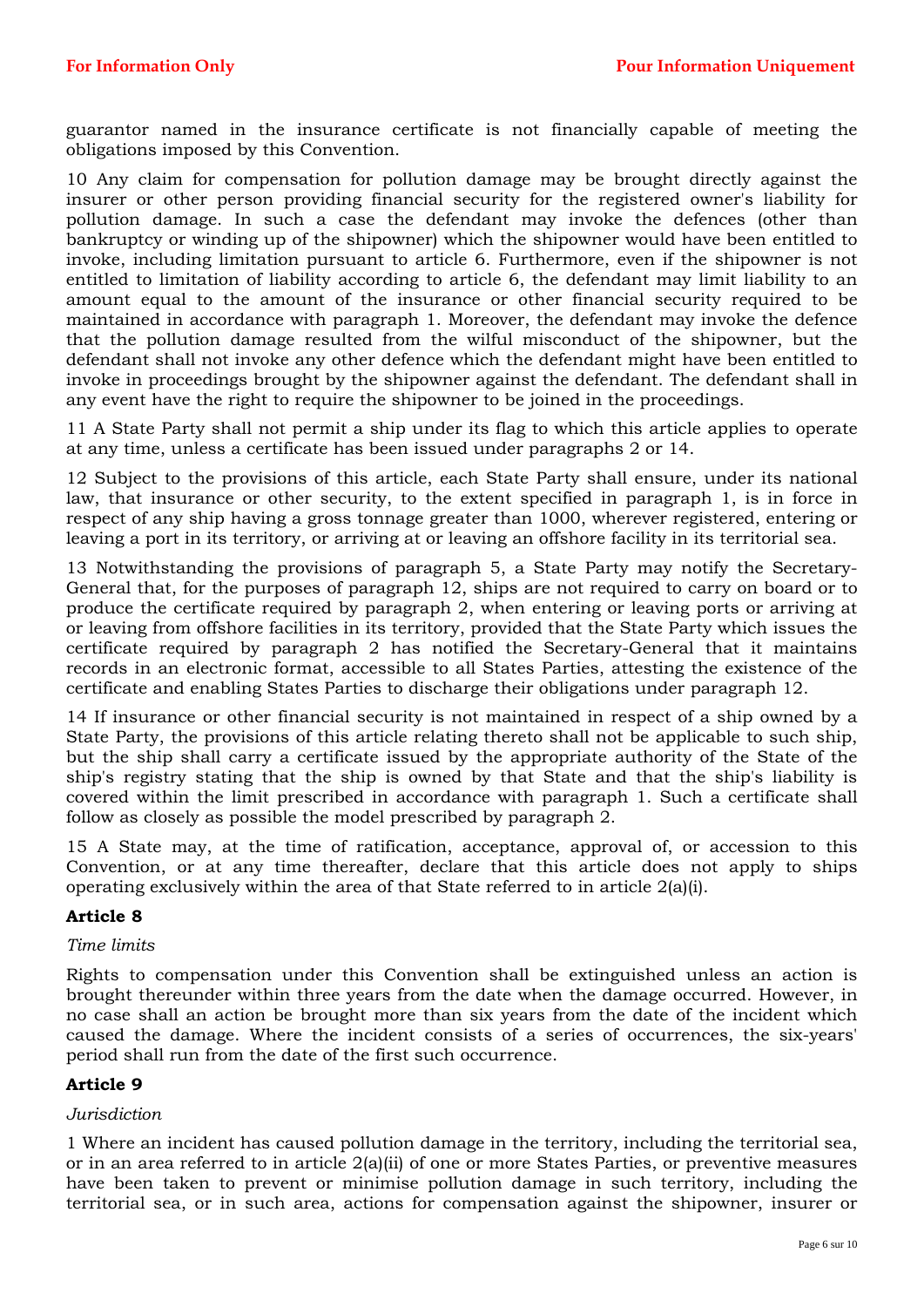other person providing security for the shipowner's liability may be brought only in the courts of any such States Parties.

2 Reasonable notice of any action taken under paragraph 1 shall be given to each defendant.

3 Each State Party shall ensure that its courts have jurisdiction to entertain actions for compensation under this Convention.

# **Article 10**

## *Recognition and enforcement*

1 Any judgement given by a Court with jurisdiction in accordance with article 9 which is enforceable in the State of origin where it is no longer subject to ordinary forms of review, shall be recognised in any State Party, except:

(a) where the judgement was obtained by fraud; or

(b) where the defendant was not given reasonable notice and a fair opportunity to present his or her case.

2 A judgement recognised under paragraph 1 shall be enforceable in each State Party as soon as the formalities required in that State have been complied with. The formalities shall not permit the merits of the case to be re-opened.

# **Article 11**

## *Supersession Clause*

This Convention shall supersede any Convention in force or open for signature, ratification or accession at the date on which this Convention is opened for signature, but only to the extent that such Convention would be in conflict with it; however, nothing in this article shall affect the obligations of States Parties to States not party to this Convention arising under such Convention.

# **Article 12**

### *Signature, ratification, acceptance, approval and accession*

1 This Convention shall be open for signature at the Headquarters of the Organization from 1 October 2001 until 30 September 2002 and shall thereafter remain open for accession.

2 States may express their consent to be bound by this Convention by:

(a) signature without reservation as to ratification, acceptance or approval;

(b) signature subject to ratification, acceptance or approval followed by ratification, acceptance or approval; or

(c) accession.

3 Ratification, acceptance, approval or accession shall be effected by the deposit of an instrument to that effect with the Secretary-General.

4 Any instrument of ratification, acceptance, approval or accession deposited after the entry into force of an amendment to this Convention with respect to all existing State Parties, or after the completion of all measures required for the entry into force of the amendment with respect to those State Parties shall be deemed to apply to this Convention as modified by the amendment.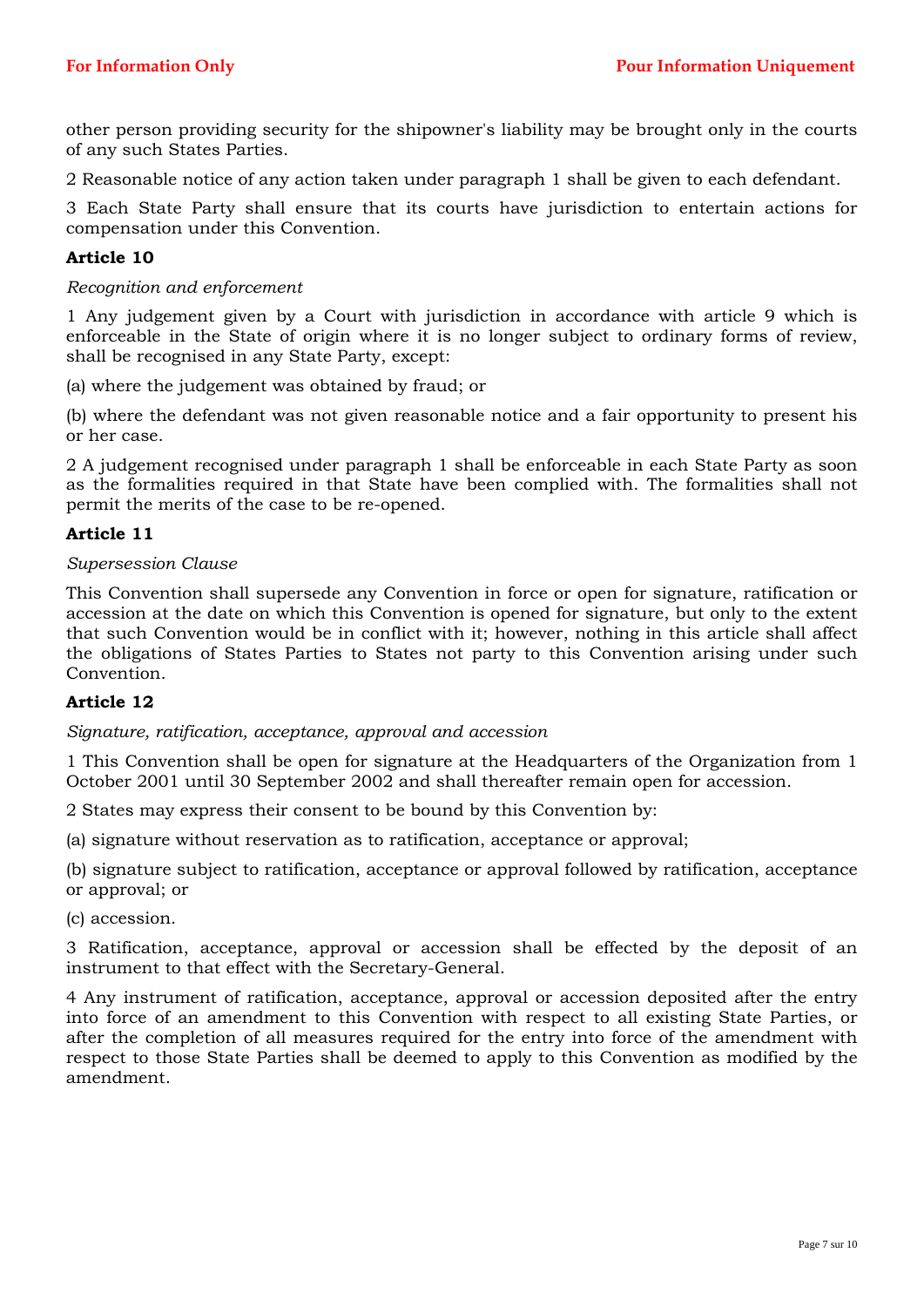# **Article 13**

*States with more than one system of law* 

1 If a State has two or more territorial units in which different systems of law are applicable in relation to matters dealt with in this Convention, it may at the time of signature, ratification, acceptance, approval or accession declare that this Convention shall extend to all its territorial units or only to one or more of them and may modify this declaration by submitting another declaration at any time.

2 Any such declaration shall be notified to the Secretary-General and shall state expressly the territorial units to which this Convention applies.

3 In relation to a State Party which has made such a declaration:

(a) in the definition of "registered owner" in article 1(4), references to a State shall be construed as references to such a territorial unit;

(b) references to the State of a ship's registry and, in relation to a compulsory insurance certificate, to the issuing or certifying State, shall be construed as referring to the territorial unit respectively in which the ship is registered and which issues or certifies the certificate;

(c) references in this Convention to the requirements of national law shall be construed as references to the requirements of the law of the relevant territorial unit; and

(d) references in articles 9 and 10 to courts, and to judgements which must be recognized in States Parties, shall be construed as references respectively to courts of, and to judgements which must be recognized in, the relevant territorial unit.

## **Article 14**

*Entry into Force* 

1. This Convention shall enter into force one year following the date on which eighteen States, including five States each with ships whose combined gross tonnage is not less than 1 million, have either signed it without reservation as to ratification, acceptance or approval or have deposited instruments of ratification, acceptance, approval or accession with the Secretary-General.

2 For any State which ratifies, accepts, approves or accedes to it after the conditions in paragraph 1 for entry into force have been met, this Convention shall enter into force three months after the date of deposit by such State of the appropriate instrument.

### **Article 15**

*Denunciation* 

1 This Convention may be denounced by any State Party at any time after the date on which this Convention comes into force for that State.

2 Denunciation shall be effected by the deposit of an instrument with the Secretary-General.

3 A denunciation shall take effect one year, or such longer period as may be specified in the instrument of denunciation, after its deposit with the Secretary-General.

### **Article 16**

### *Revision or amendment*

1 A conference for the purpose of revising or amending this Convention may be convened by the Organization.

2 The Organization shall convene a conference of the States Parties for revising or amending this Convention at the request of not less than one-third of the States Parties.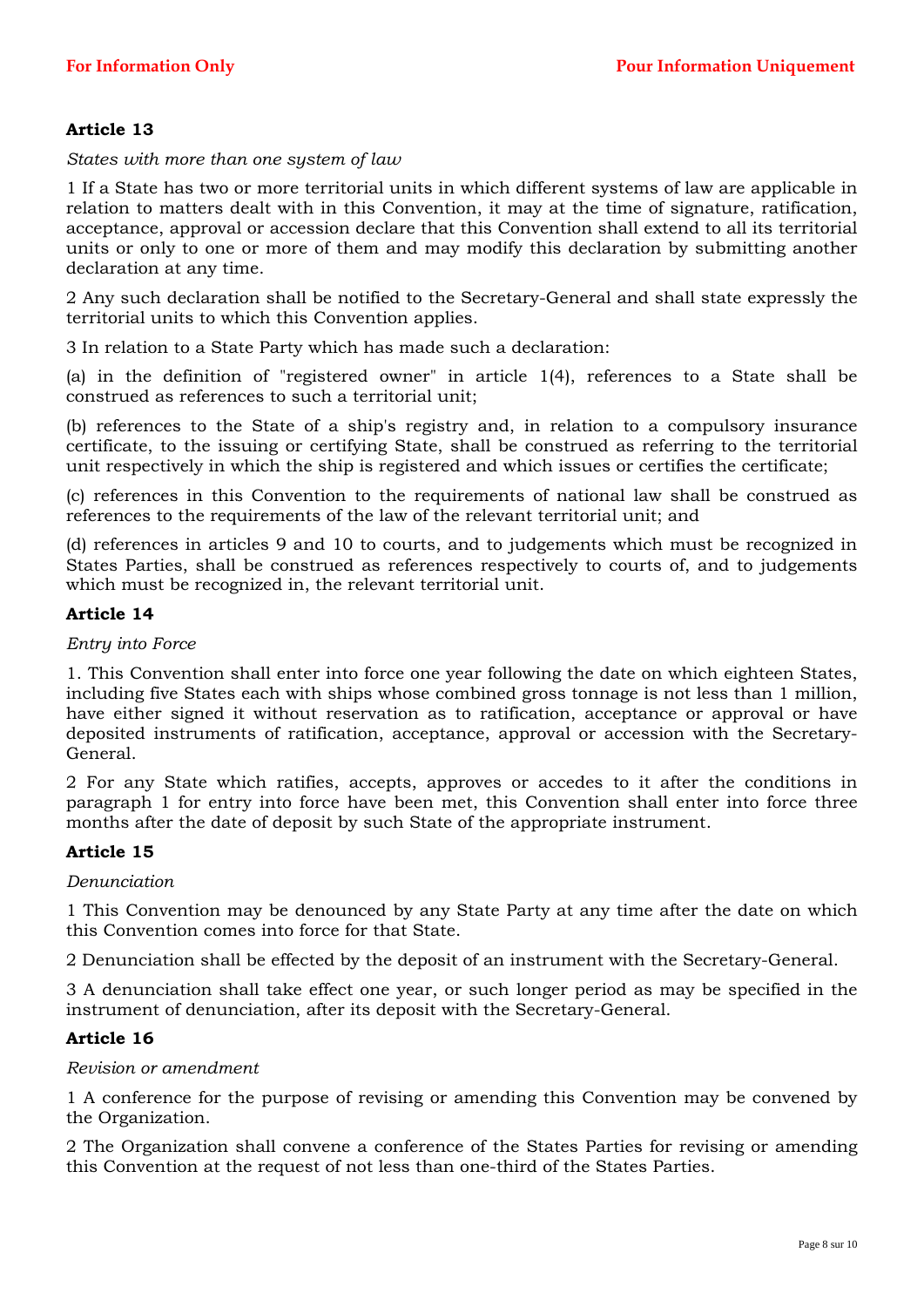# **Article 17**

*Depositary* 

1 This Convention shall be deposited with the Secretary-General.

2 The Secretary-General shall:

(a) inform all States which have signed or acceded to this Convention of:

(i) each new signature or deposit of instrument together with the date thereof;

(ii) the date of entry into force of this Convention;

(iii) the deposit of any instrument of denunciation of this Convention together with the date of the deposit and the date on which the denunciation takes effect; and

(iv) other declarations and notifications made under this Convention.

(b) transmit certified true copies of this Convention to all Signatory States and to all States which accede to this Convention.

# **Article 18**

*Transmission to United Nations* 

As soon as this Convention comes into force, the text shall be transmitted by the Secretary-General to the Secretariat of the United Nations for registration and publication in accordance with Article 102 of the Charter of the United Nations.

## **Article 19**

*Languages* 

This Convention is established in a single original in the Arabic, Chinese, English, French, Russian and Spanish languages, each text being equally authentic.

DONE AT LONDON this twenty-third day of March, two thousand and one.

IN WITNESS WHEREOF the undersigned being duly authorised by their respective Governments for that purpose have signed this Convention.[1]